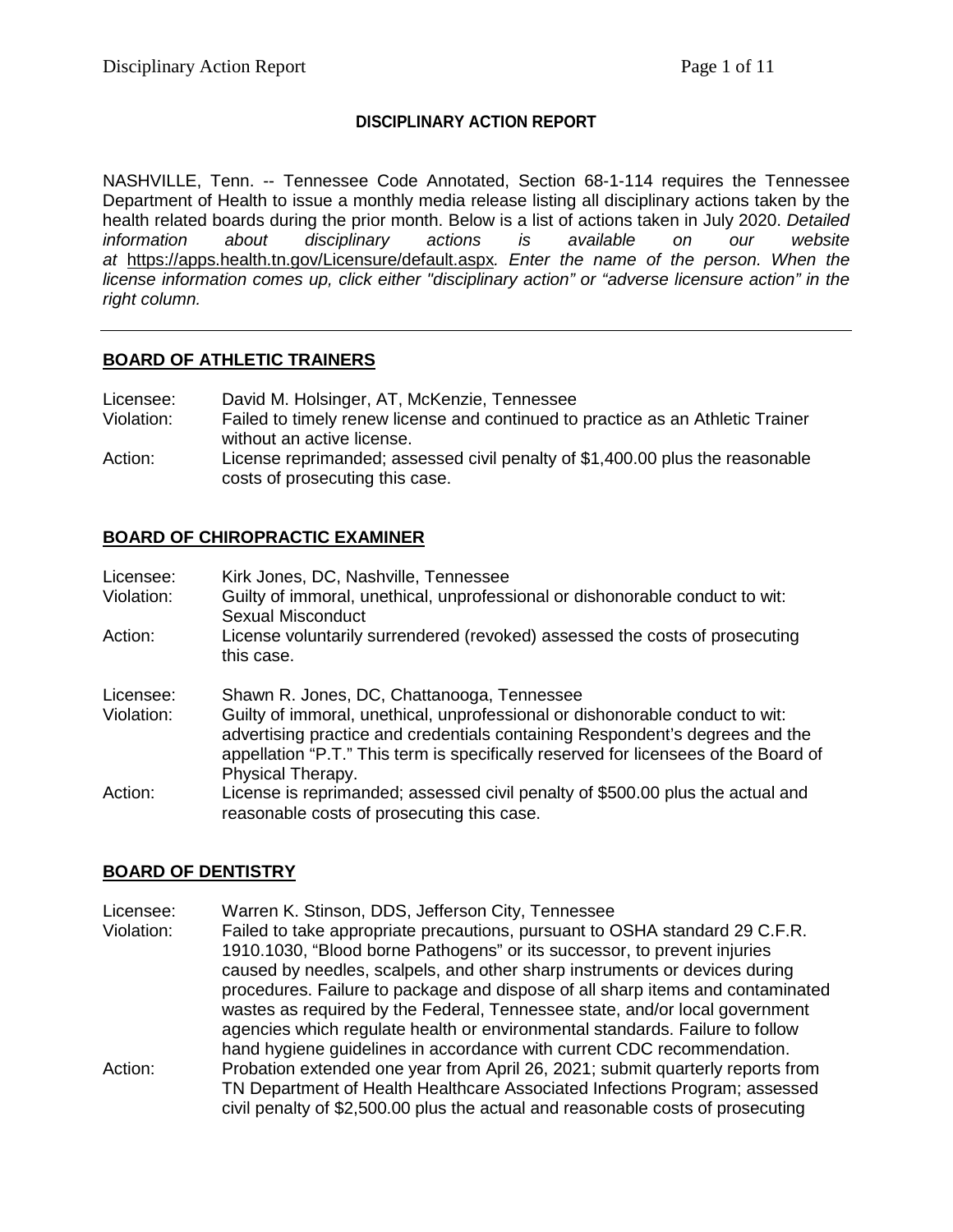this case.

#### **BOARD OF EMERGENCY MEDICAL SERVICES**

| Licensee:<br>Violation:<br>Action: | Jason Lee Hamilton, AEMT<br>Guilty of criminal conviction<br>License to be suspended 30 days from the date of the Consent Order, obtain<br>Tennessee Professional Assistance Program evaluation and monitoring<br>contract; license will be placed on probation for no less than 3 years. |
|------------------------------------|-------------------------------------------------------------------------------------------------------------------------------------------------------------------------------------------------------------------------------------------------------------------------------------------|
| Licensee:                          | Brian Keith Hodge, Paramedic, Philadelphia, Tennessee                                                                                                                                                                                                                                     |
| Violation:                         | Guilty of criminal conviction                                                                                                                                                                                                                                                             |
| Action:                            | License to be suspended for 5 years, obtain four hours of continuing education<br>courses in ethics.                                                                                                                                                                                      |
|                                    | *Late submission from June, 2020                                                                                                                                                                                                                                                          |
|                                    |                                                                                                                                                                                                                                                                                           |
| Licensee:                          | James David Huskey, FR, Tullahoma, Tennessee                                                                                                                                                                                                                                              |

Violation: Guilty of criminal conviction

| Action: |  | License voluntarily surrendered |
|---------|--|---------------------------------|

Licensee: Katherine Lynn Post, AEMT, Fort Oglethorpe, Georgia

Violation: Failed to take appropriate action in safeguarding the patient from incompetent health care practices of emergency medical services personnel.

Action: License reprimanded; attend a Pre-Hospital Trauma Life Support course (16 hours)

*\*Late submission from June, 2020*

# **BOARD OF MASSAGE LICENSURE**

| Licensee:<br>Violation: | Karen Sue Fletcher, LMT, Murfreesboro, Tennessee<br>Failed to timely renew license and engaged in the practice of unlicensed<br>massage.                                  |
|-------------------------|---------------------------------------------------------------------------------------------------------------------------------------------------------------------------|
| Action:                 | Agreed Citation; assessed civil penalty of \$200.00                                                                                                                       |
| Licensee:<br>Violation: | Erika Sherell Ganaway, LMT, Trenton, Tennessee<br>Failed to timely renew license and engaged in the practice of unlicensed<br>massage.                                    |
| Action:                 | Agreed Citation; assessed civil penalty of \$100.00                                                                                                                       |
| Licensee:<br>Violation: | Luxenhaus Day Spa, Establishment, Chattanooga<br>Failed to timely renew license and engaged in the operation of an unlicensed<br>massage establishment.                   |
| Action:                 | Agreed Citation; assessed civil penalty of \$200.00                                                                                                                       |
| Licensee:<br>Violation: | Mountain Escape Spa, Establishment, Lookout Mountain, Tennessee<br>Failed to timely renew license and engaged in the operation of an unlicensed<br>massage establishment. |
| Action:                 | Agreed Citation; assessed civil penalty of \$1,100.00                                                                                                                     |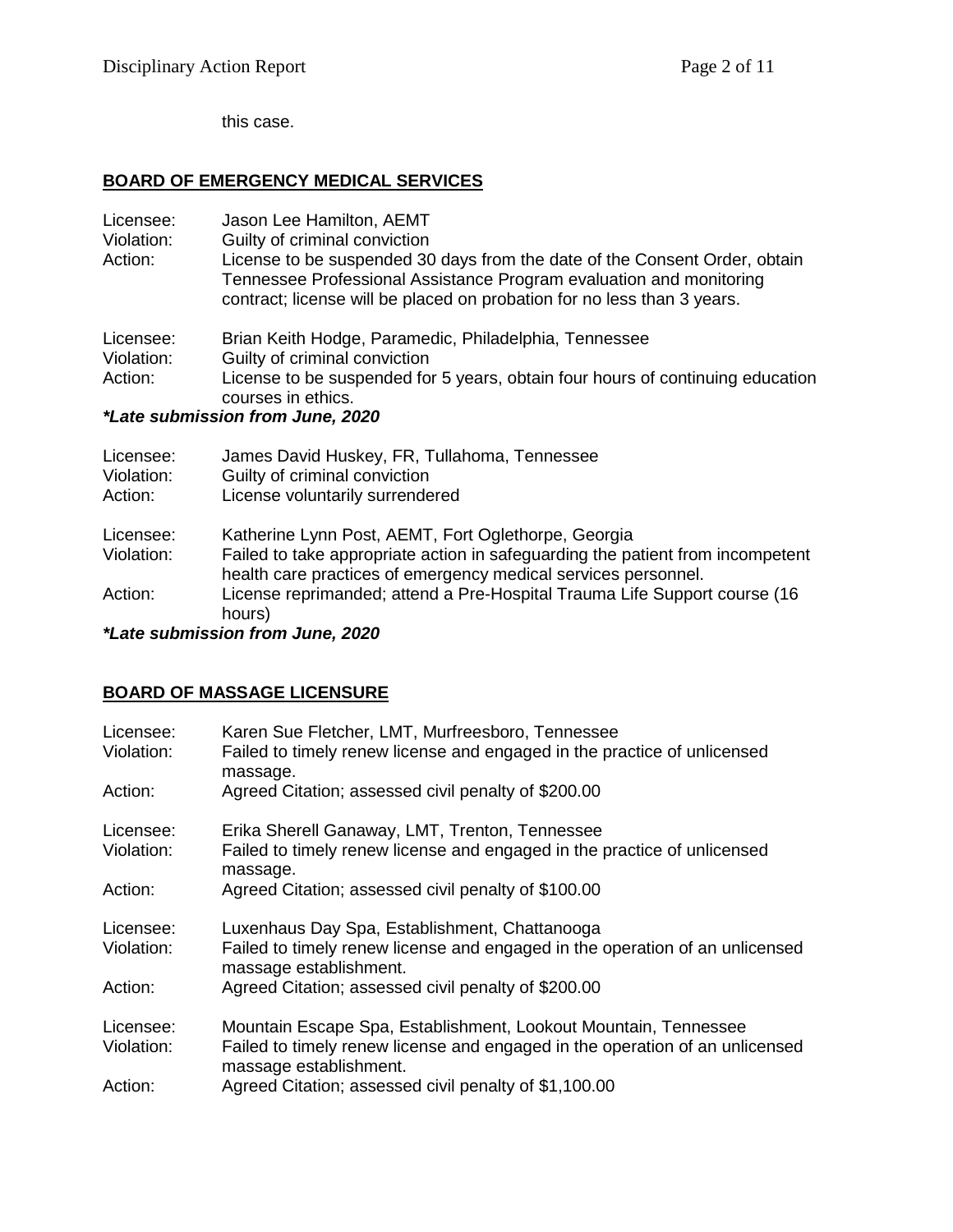### **BOARD OF MEDICAL LABORATORY**

- Licensee: Tennessee Valley Regional Laboratory dba Springs Medical Lab, Knoxville, Tennessee
- Violation: Guilty of violation of the following: No person shall conduct, maintain, or operate a medical laboratory in this state unless a license has been obtained from the board, except laboratories exempt under Sec. 68-29-104. Unless specifically authorized by the board, an individual shall not be permitted to direct more than one medical laboratory. A separate license shall be obtained for each location. If the matter involved a change of the… location, an application for a new license, including payment of the T.C.A. Sec. 68-29-112 Fee as provided in Rule 1200- 06-03-.02(4), must be filed and a new license obtained before the laboratory may provide services. That new license may be applied for an issued prior to the actual change but will be void should the change not actually take place. The laboratory must have available and must follow written policies and procedures for each of the following, if applicable: methods used for the preparation of patients; specimen collection; specimen labeling; specimen preservation; and conditions for specimen transportation and specimen processing. The laboratory must establish and follow written quality control procedures, including but not limited to electronic quality control and internal quality control, for monitoring and evaluating the quality of the analytical testing process of each method. General quality control shall assure the accuracy and reliability of patient test results and reports. The medical laboratory director shall assure the accuracy and reliability of patient test results and reports. The medical laboratory director shall review all general quality control or may designate, in writing, the review to personnel meeting the qualification of those respective positions. The medical laboratory director shall retain the ultimate responsibility for the general quality control of the operation of the laboratory. In addition, the laboratory must meet the applicable standards… The laboratory director is responsible for the overall operation and administration of the laboratory, including the employment of personnel who are competent to perform test procedures, record and report test results promptly, accurately and proficiently, and for assuring compliance with the applicable regulations. The laboratory must have one or more medical laboratory supervisors who, under the direction of the laboratory director, provide day-to-day supervision of testing personnel and reporting of these results. In the absence of the director, the medical laboratory supervisor must be responsible for the proper performance of all laboratory procedures and reporting of test results. Action: Respondent shall apply for a new license for the new laboratory location; submit a plan of correction to the surveyor and provide written notice of possible lab error to the ordering physician and to the patient or patient representative; shall cease all testing until a Medical Laboratory Board surveyor can survey the

Respondent laboratory onsite and certify that the deficiencies in the State of Deficiencies have been corrected and the laboratory is in compliance; insure that all laboratory personnel are appropriately licensed; comply with all

\$9,900.00 plus the costs of prosecution of this case.

applicable statutes, rules and regulations of the Medical Laboratory Board; and shall appear before the Board at its next scheduled meeting to give a report demonstrating compliance. Proof of good standing shall be submitted to the administrative staff of the Medical Laboratory Board. Assessed civil penalty of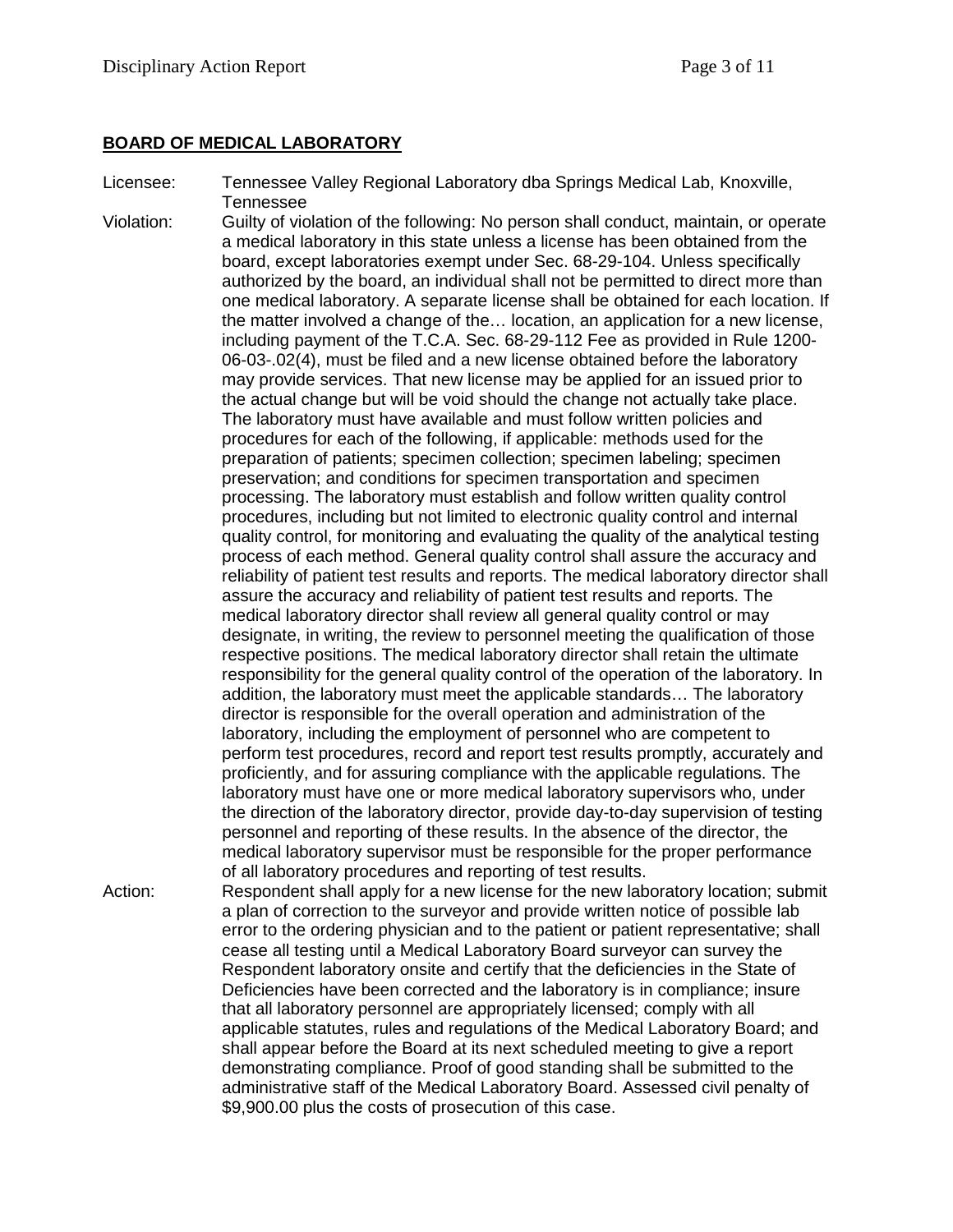| Licensee:  | Dawn Lowe Wilson, LLP, Caryville, Tennessee                                         |
|------------|-------------------------------------------------------------------------------------|
| Violation: | Guilty of practicing beyond the scope of licensure to wit: Engaging or attempting   |
|            | to engage or representing oneself as entitled to perform any medical laboratory     |
|            | procedure or category of procedures not authorized in such person's license;        |
|            | Violating or aiding and abetting the violation of any provisions of this chapter or |
|            | the rules or regulations promulgated under this chapter.                            |
| Action:    | Assessed civil penalty of \$2,000.00 plus the costs of prosecuting this case.       |

# **BOARD OF NURSING**

| Licensee:  | Stephanie Lorraine Schutt, APRN, Daphne AL                                                                                                                                                                                                               |
|------------|----------------------------------------------------------------------------------------------------------------------------------------------------------------------------------------------------------------------------------------------------------|
| Violation: | Is unfit or incompetent by reason of negligence, habits or other cause; and guilty<br>of unprofessional conduct; to wit: over prescribing, or prescribing in a                                                                                           |
|            | manner inconsistent with Rules I 000-04-.08 and 1000-04-.09                                                                                                                                                                                              |
| Action:    | APRN and RN voluntarily surrendered; shall never apply for or renew APRN<br>certificate; shall never prescribe controlled substances in Tennessee; plus costs<br>not to exceed \$30,000.00 payable only if she attempts to renew or reinstate<br>license |

*\*Late submission from May, 2020*

### **BOARD OF OCCUPATIONAL THERAPY**

| Licensee:<br>Violation: | Cynthia Corban, OT, Spring Hill, Tennessee<br>Failure to timely renew license and performed the duties of an occupational<br>therapist on an expired and encumbered license while under disciplinary action.<br>Failure to comply with previous disciplinary board order. |
|-------------------------|---------------------------------------------------------------------------------------------------------------------------------------------------------------------------------------------------------------------------------------------------------------------------|
| Action:                 | License voluntarily surrendered (revoked); assessed the costs of prosecuting<br>this case.                                                                                                                                                                                |
| Licensee:               | Rhonda Welty, OTA, Collierville, Tennessee                                                                                                                                                                                                                                |
| Violation:              | Failed to timely renew license and continued to perform duties of an<br>occupational therapist assistant on an expired license.                                                                                                                                           |
| Action:                 | Agreed Citation; assessed civil penalty of \$500.00                                                                                                                                                                                                                       |

# **BOARD OF OPTOMETRY**

| Licensee: | Timothy P. Fox, OD, Oliver Springs, Tennessee |  |  |  |
|-----------|-----------------------------------------------|--|--|--|
| $\cdots$  |                                               |  |  |  |

Violation: Guilty of immoral, unprofessional or dishonorable conduct; gross malpractice or a pattern of continued or repeated malpractice.

Action: License suspended; obtain evaluation and monitoring contract from Tennessee Medical Foundation and then license will be placed on probation for 2 years.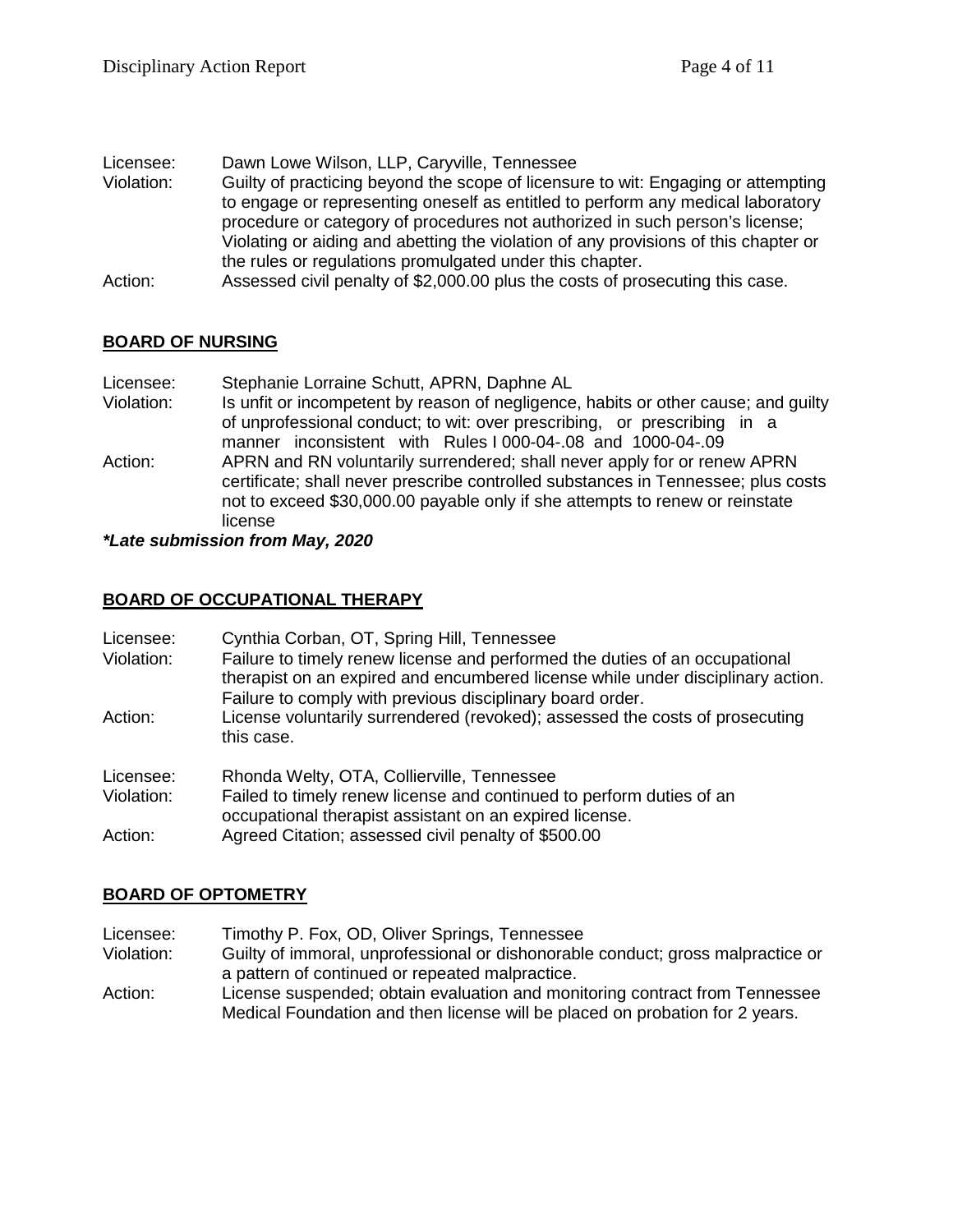### **BOARD OF PAIN MANAGEMENT CLINIC**

- Licensee: W.M. Kevin Bailey MDPC, Knoxville, Tennessee Violation: Upon inspection of the facility and patient records, there were deficiencies including but not limited to lack of consistent controlled substance monitoring database checks, inappropriately brief physical examinations, lack of signed patient agreements, lack of documentation indicating a coordination of care with patients' primary care physicians, and a reliance on old or out-of-date MRIs and other imaging assessing patients' condition.
- Action: Clinic license placed on probation for six months and clinic subject to reinspection; assessed with the re-inspection fee of \$1,000.00.

### **BOARD OF PHARMACY**

### Licensee: Mark Beshay, RT, Antioch, Tennessee

Violation: Guilty of dishonorable, immoral, unethical or unprofessional conduct. It is unlawful for any person, firm or corporation to possess, sell, barter or give away any drug known as legend drugs, as defined in Sec. 53-10-101, except upon the written prescription of a duly licensed physician, certified physician's assistant, nurse authorized pursuant to Sec. 63-6-204 or Sec. 63-9-113, who is rendering service under the supervision, control and responsibility of a licensed physician, and who meets the requirements pursuant to Sec. 63-7-123, a dentist, an optometrist authorized pursuant to Sec. 63-8-102(12), or a veterinarian, and compounded or dispensed by a duly registered pharmacist. It is unlawful for any person, firm or corporation to obtain or attempt to obtain a legend drug, or to procure to attempt to procure the administration of a legend drug, by fraud, deceit, misrepresentation, subterfuge, forgery, alteration of a prescription, by the concealment of a material fact, or by the use of a false name or address. It is unlawful for any person to have in such person's possession, any drug herein defined or enumerated, without the same having been prescribed by a duly licensed physician, certified physician assistant, dentist, optometrist authorized pursuant to Sec. 63-8-102(12), or veterinarian, and having been dispensed by a pharmacy duly licensed and registered in this state, unless such person was a resident of another state and had the prescription therefore filed by a duly licensed and registered pharmacist of such other state. Acquire or obtain, or attempt to acquire or attempt to obtain, possession of a controlled substance by misrepresentation, fraud, forgery, deception or subterfuge. Engaging in conduct prohibited or made unlawful by any of the provisions of parts 2-5 of Tenn. Code Ann. Sec. 63-10-305(4), or any other laws of the state or of the United States relating to drugs or to the practice of pharmacy. Action: License voluntarily surrendered

Licensee: Corey L. Gathings, D.Ph., Antioch, Tennessee

Violation: Failed to give patient counseling to wit: Upon the receipt of a medical or prescription order and following a review of the patient's record, a pharmacist shall personally counsel the patient or caregiver "face-to-face" if the patient or caregiver is present. If the patient or caregiver is not present, a pharmacist shall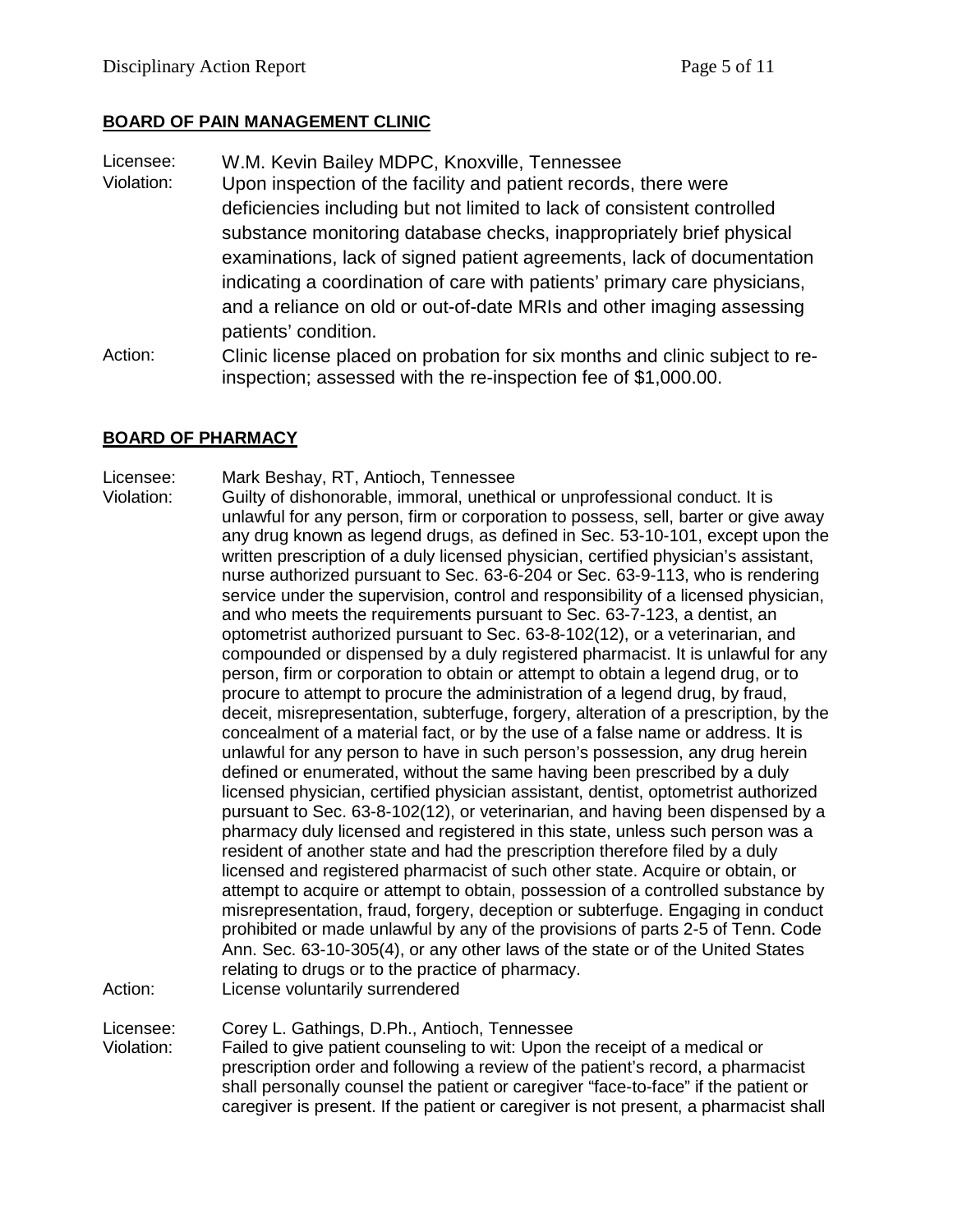- make a reasonable effort to counsel through alternative means. Action: License reprimanded; assessed civil penalty of \$2,000.00 plus the costs of prosecuting this case.
- Licensee: Elizabeth Leigh-Ann Hutchinson, RT

Violation: Guilty of dishonorable, immoral, unethical or unprofessional conduct. It is unlawful for any person, firm or corporation to possess, sell, barter or give away any drug known as legend drugs, as defined in Sec. 53-10-101, except upon the written prescription of a duly licensed physician, certified physician's assistant, nurse authorized pursuant to Sec. 63-6-204 or Sec. 63-9-113, who is rendering service under the supervision, control and responsibility of a licensed physician, and who meets the requirements pursuant to Sec. 63-7-123, a dentist, an optometrist authorized pursuant to Sec. 63-8-102(12), or a veterinarian, and compounded or dispensed by a duly registered pharmacist. It is unlawful for any person, firm or corporation to obtain or attempt to obtain a legend drug, or to procure to attempt to procure the administration of a legend drug, by fraud, deceit, misrepresentation, subterfuge, forgery, alteration of a prescription, by the concealment of a material fact, or by the use of a false name or address. It is unlawful for any person to have in such person's possession, any drug herein defined or enumerated, without the same having been prescribed by a duly licensed physician, certified physician assistant, dentist, optometrist authorized pursuant to Sec. 63-8-102(12), or veterinarian, and having been dispensed by a pharmacy duly licensed and registered in this state, unless such person was a resident of another state and had the prescription therefore filed by a duly licensed and registered pharmacist of such other state. Acquire or obtain, or attempt to acquire or attempt to obtain, possession of a controlled substance by misrepresentation, fraud, forgery, deception or subterfuge. Engaging in conduct prohibited or made unlawful by any of the provisions of parts 2-5 of Tenn. Code Ann. Sec. 63-10-305(4), or any other laws of the state or of the United States relating to drugs or to the practice of pharmacy. Action: License revoked

Licensee: Ashley Nshea Jackson, RT, Memphis, Tennessee

Violation: Guilty of dishonorable, immoral, unethical or unprofessional conduct to wit: Respondent manipulated computer-based records to facilitate the theft of paper currency.

Action: License revoked

Licensee: Ashley Brooke Jenkins, D.PH., Somerville, Tennessee

Violation: Been guilty of dishonorable, immoral, unethical or unprofessional conduct to wit: diversion of a controlled substance. It is unlawful for any person, firm or corporation to possess, sell, barter or give away any drug known as legend drugs, as defined in T.C.A. Sec. 53-10-101, except upon the written prescription of a duly licensed physician, certified physician's assistant, nurse authorized pursuant to Sec. 63-6-204 or Sec. 63-9-113, who is rendering service under the supervision, control and responsibility of a licensed physician, and who meets the requirements pursuant to Sec 63-7-123, a dentist, an optometrist authorized pursuant to Sec. 63-8-102(12), or veterinarian, and compounded or dispensed by a duly licensed pharmacist. It is unlawful for any person, firm or corporation to obtain or attempt to obtain a legend drug, or to procure to attempt to procure the administration of a legend drug, by fraud, deceit, misrepresentation,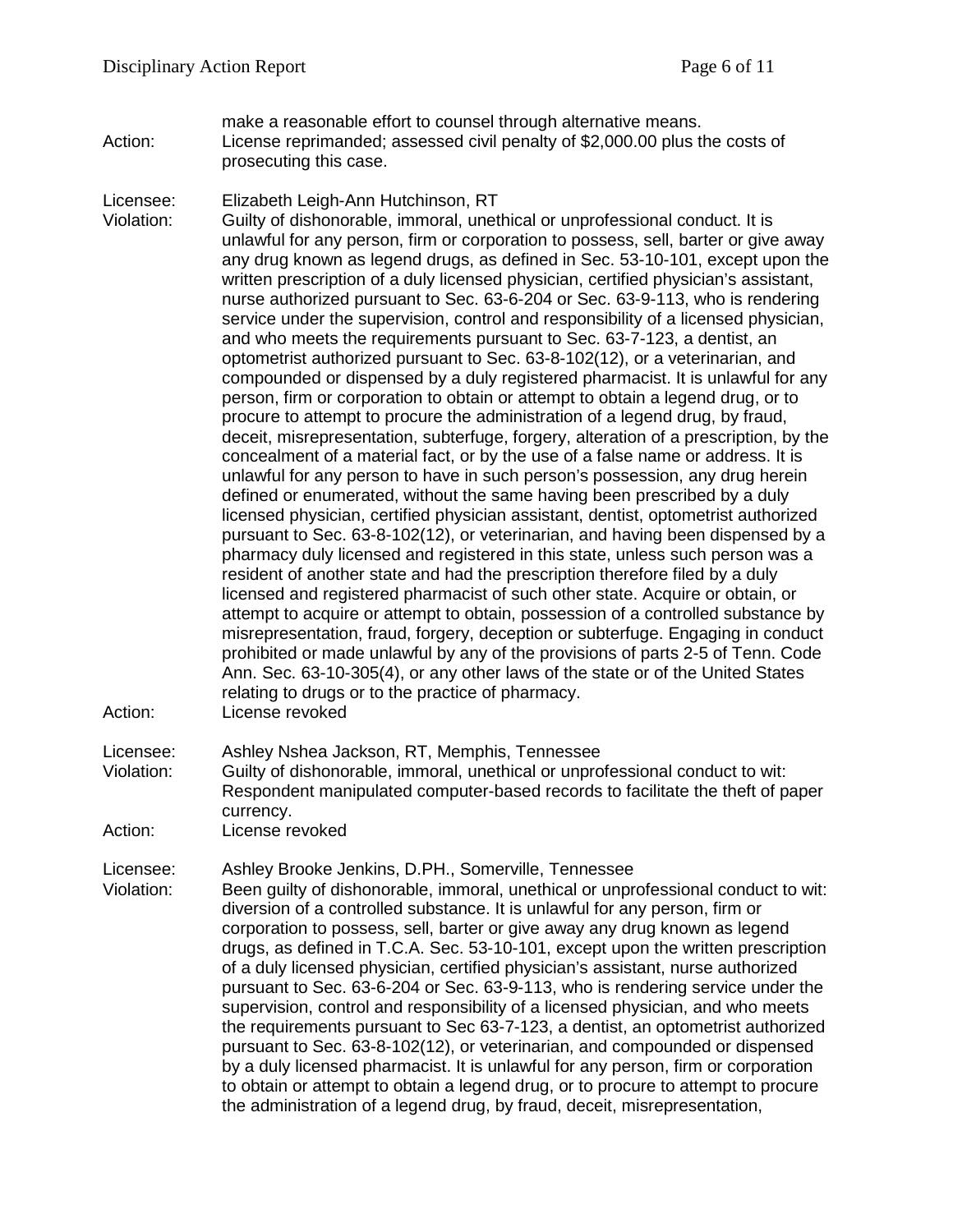subterfuge, forgery, alteration of a prescription, by the concealment of a material fact, or by the use of a false name or address. It is unlawful for any person to have in such person's possession, any drug herein defined or enumerated, without the same having been prescribed by a duly licensed physician, certified physician assistant, dentist, optometrist authorized pursuant to Sec. 63-8-102- (12), or veterinarian, and having been dispensed by a pharmacy duly licensed and licensed in this state, unless such person was a resident of another state and had the prescription therefore filled by a duly licensed pharmacist of such other state. Engaging in conduct prohibited or made unlawful by any of the provisions of parts 2-5 of this chapter or any other laws of the state or of the United States relating to drugs or to the practice of pharmacy.

- Action: License placed on probation to run concurrent with Respondent's monitoring agreement but not less than 3 years.
- Licensee: Amy Carolyn Lynn, RT, Clarksville, Tennessee

Violation: Been guilty of dishonorable, immoral, unethical or unprofessional conduct to wit: diversion of a controlled substance. It is unlawful for any person, firm or corporation to possess, sell, barter or give away any drug known as legend drugs, as defined in T.C.A. Sec. 53-10-101, except upon the written prescription of a duly licensed physician, certified physician's assistant, nurse authorized pursuant to Sec. 63-6-204 or Sec. 63-9-113, who is rendering service under the supervision, control and responsibility of a licensed physician, and who meets the requirements pursuant to Sec 63-7-123, a dentist, an optometrist authorized pursuant to Sec. 63-8-102(12), or veterinarian, and compounded or dispensed by a duly licensed pharmacist. It is unlawful for any person, firm or corporation to obtain or attempt to obtain a legend drug, or to procure to attempt to procure the administration of a legend drug, by fraud, deceit, misrepresentation, subterfuge, forgery, alteration of a prescription, by the concealment of a material fact, or by the use of a false name or address. It is unlawful for any person to have in such person's possession, any drug herein defined or enumerated, without the same having been prescribed by a duly licensed physician, certified physician assistant, dentist, optometrist authorized pursuant to Sec. 63-8-102- (12), or veterinarian, and having been dispensed by a pharmacy duly licensed and licensed in this state, unless such person was a resident of another state and had the prescription therefore filled by a duly licensed pharmacist of such other state. It is unlawful for any person knowingly or intentionally to acquire or obtain, or attempt to acquire or attempt to obtain, possession of a controlled substance by misrepresentation, fraud, forgery, deception or subterfuge. Engaging in conduct prohibited or made unlawful by any of the provisions of parts 2-5 of this chapter or any other laws of the state or of the United States relating to drugs or to the practice of pharmacy. Action: License is revoked.

Licensee: Cecil Wayne Nelson, RT, Elizabethton, Tennessee Violation: Failed to timely renew registration to practice as a pharmacy technician and practiced without a valid registration. Action: Assessed civil penalty of \$100.00

Licensee: Neopharma Tennessee, LLC, Bristol, Tennessee Violation: Failed to comply with a…duly promulgated rule of the [B]oard. An application for an existing pharmacy practice site, manufacturer, outsourcing facility, oxygen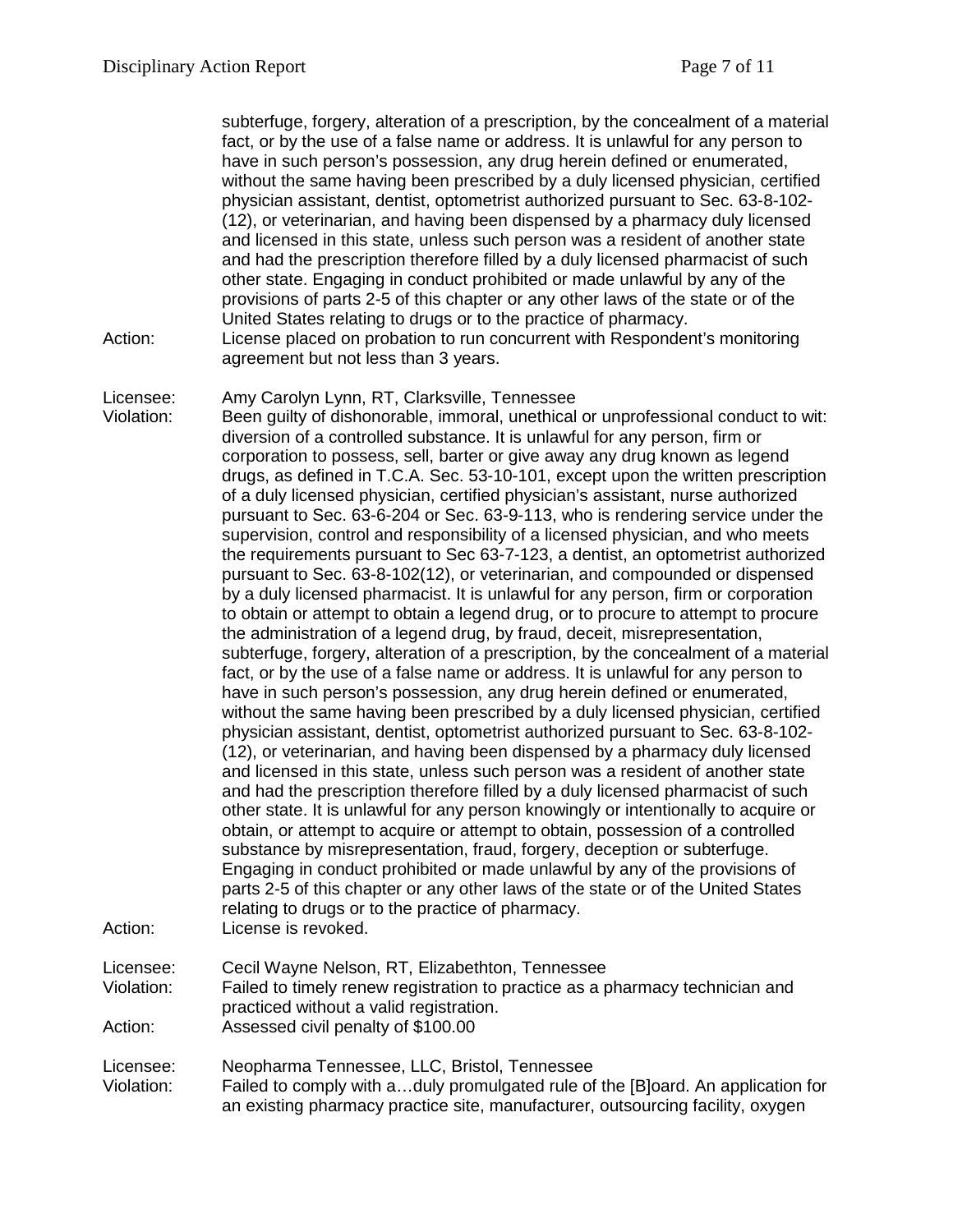supplier or wholesaler/distributor physically located within the state of Tennessee must be filed when the pharmacy practice site, manufacturer, outsourcing facility, oxygen supplier or wholesaler/distributor changes name, location or ownership.

Action: Assessed civil penalty of \$400.00 plus the reasonable costs of prosecuting this case.

Licensee: Pharmacy Network Services, Pharmacy, Smyrna, Tennessee<br>Violation: Failed to comply with a lawful order or duly promulgated rule of Failed to comply with a lawful order or duly promulgated rule of the board to wit: any drug or device that is…out of date, [or] old,…is deemed to be adulterated, and the possession,… of those drugs or devices is prohibited. Any pharmacies engaged in sterile compounding must comply with relevant United States Pharmacopeia (USP) guidelines as adopted by the board by rule or policy. Engaged in conduct prohibited or made unlawful by any of the provisions of parts 2-5 of this chapter or any other laws of the state or of the United States relating to drugs or to the practice of pharmacy;

All sterile products shall be prepared in compliance with applicable USP standards for pharmaceutical compounding.

The pharmacist in charge shall be assisted by such additional pharmacists, pharmacy interns, pharmacy technicians as defined by 1140-2-.02 and supportive personnel necessary to operate the pharmacy practice site competently and safely and to provide services in a timely and appropriate manner.

There shall be a documented, ongoing quality assurance program that monitors process validation; pharmacists(s), pharmacy intern(s), and pharmacy technician(s) performance; equipment; and environment. The program shall be designed to assure that the pharmacy practice site is capable of consistently compounding quality sterile products. All quality assurance programs shall follow applicable USP standards. As part of its quality assurance program, any licensed facility which engages in sterile compounding shall perform a gap analysis pursuant to guidelines adopted by the Board of Pharmacy. Any exceptions or serious deficiencies noted in this analysis shall be reported to the Board of Pharmacy. Failure by any licensee or registrant to comply with its quality assurance program shall be considered a violation of a duly promulgated rule of the Board of Pharmacy and may be considered dishonorable, immoral, unethical or unprofessional conduct within the meaning of TCA Sec. 63-10- 305(6).

Action: License reprimanded; assessed the reasonable costs of prosecuting this case.

Licensee: Tennessee CVS Pharmacy, LLC #3726, Bristol, Tennessee

Violation: Guilty of failing to comply with a…duly promulgated rule of the board by failing to notify the Board of a change in Pharmacist in charge. It shall be the responsibility of the person, partnership, firm, or corporation holding a pharmacy practice site license issued pursuant to TCS Sec. 63-10-506 to notify the board immediately of: The resignation, removal, or death of the pharmacist in charge named in the application for license (or successor pharmacist in charge); or The disability for a period exceeding thirty (30) days of the pharmacist in charge named in the application for license (or successor pharmacist in charge). Except in case of death or incapacity, the outgoing pharmacist in charge shall, prior to departure, conduct with the successor pharmacist in charge a joint inventory of all controlled substances. In case of failure of the outgoing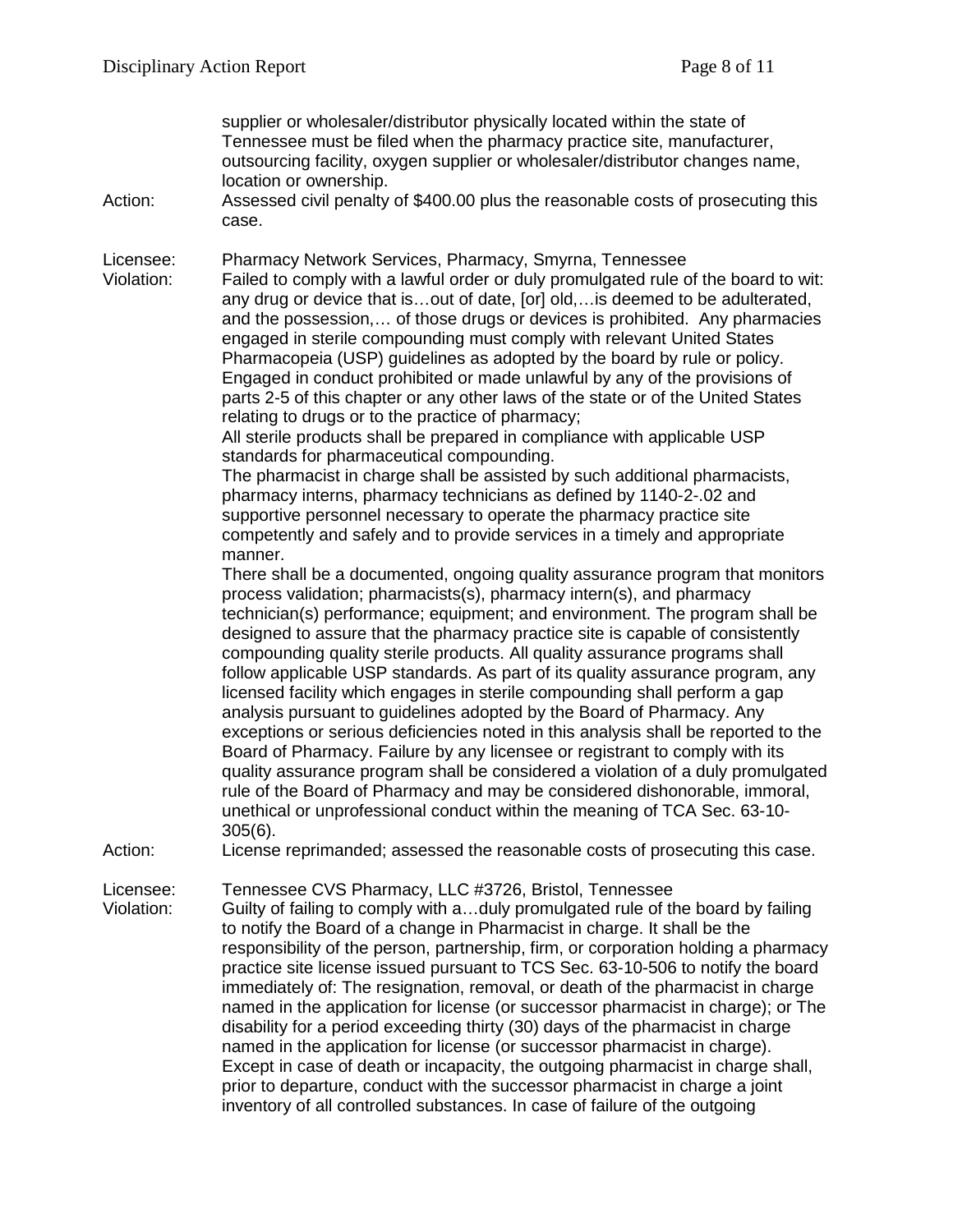pharmacist in charge to comply with this requirement, the successor pharmacist in charge shall conduct such inventory alone. In the event of disability for a period exceeding thirty (30) days of a pharmacist in charge, the successor pharmacist in charge (temporary or permanent) shall conduct an inventory of all controlled substances. Should the disabled pharmacist in charge return, the disabled pharmacist in charge and successor pharmacist in charge shall immediately conduct a joint inventory of all controlled substances. Action: Assessed civil penalty of \$200.00 plus the reasonable costs of prosecuting this case. Licensee: Tennessee CVS Pharmacy, LLC #7738, Greeneville, Tennessee Violation: Guilty of failing to comply with a…duly promulgated rule of the board by failing to notify the Board of a change in Pharmacist in charge. It shall be the responsibility of the person, partnership, firm, or corporation holding a pharmacy practice site license issued pursuant to TCS Sec. 63-10-506 to notify the board immediately of: The resignation, removal, or death of the pharmacist in charge named in the application for license (or successor pharmacist in charge) [.] Except in case of death or incapacity, the outgoing pharmacist in charge shall, prior to departure, conduct with the successor pharmacist in charge a joint inventory of all controlled substances. In case of failure of the outgoing pharmacist in charge to comply with this requirement, the successor pharmacist in charge shall conduct such inventory alone. Action: Assessed civil penalty of \$200.00 plus the reasonable costs of prosecuting this case. Licensee: Walgreens #15287, Memphis, Tennessee Violation: Guilty of failing to comply with a…duly promulgated rule of the board by failing to notify the Board of a change in Pharmacist in charge. It shall be the responsibility of the person, partnership, firm, or corporation holding a pharmacy practice site license issued pursuant to TCS Sec. 63-10-506 to notify the board immediately of: The resignation, removal, or death of the pharmacist in charge named in the application for license (or successor pharmacist in charge) [.] Action: Assessed civil penalty of \$100.00 Licensee: Walgreens #3699, Memphis, Tennessee Violation: Guilty of failing to comply with a…duly promulgated rule of the board by failing to notify the Board of a change in Pharmacist in charge. It shall be the responsibility of the person, partnership, firm, or corporation holding a pharmacy practice site license issued pursuant to TCS Sec. 63-10-506 to notify the board immediately of: The resignation, removal, or death of the pharmacist in charge named in the application for license (or successor pharmacist in charge) [.] Action: Assessed civil penalty of \$50.00

# **BOARD OF POLYSOMNOGRAPHY PROFESSIONAL STANDARDS COMMITTEE**

| Licensee:  | Cheryl Blair, POLY, Bristol, Tennessee                                   |
|------------|--------------------------------------------------------------------------|
| Violation: | Failed to timely renew license and engaged in the unlicensed practice of |
|            | polysomnography.                                                         |
| Action:    | Agreed Citation; assessed civil penalty of \$300.00                      |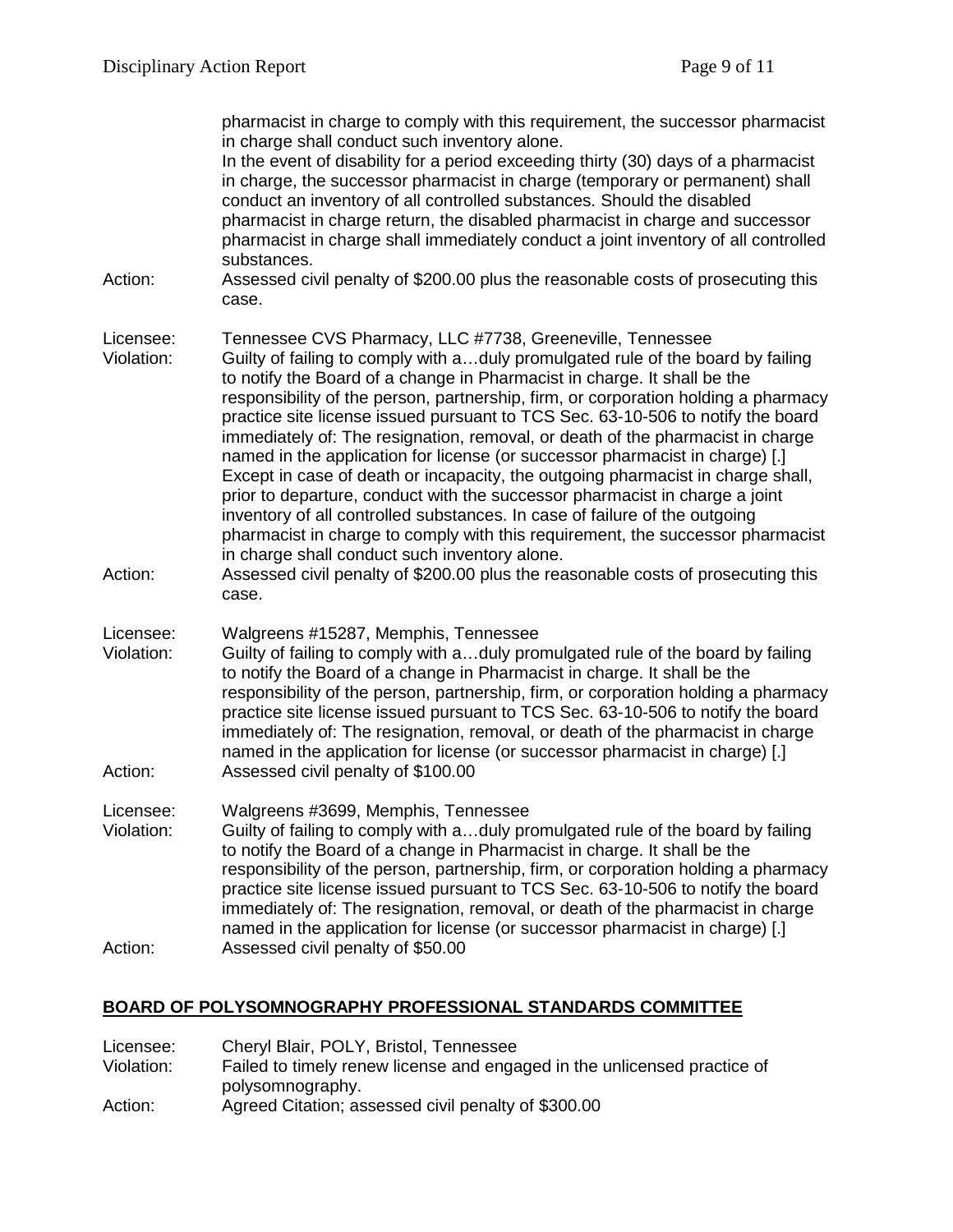# *Late submission from June, 2020*

### **BOARD OF VETERINARY MEDICAL EXAMINERS**

| Licensee:  | Jenna A. Ashton, DVM, Denver, Colorado                                     |
|------------|----------------------------------------------------------------------------|
| Violation: | Failed to properly maintain sufficient continuing education credits        |
| Action:    | Agreed Citation; obtain 5 hours of continuing education and assessed civil |
|            | penalty of \$250.00                                                        |
|            | Late submission from June, 2020                                            |

| Licensee:  | Danielle B. Bayliss, DVM, Arvada, Colorado                                                           |
|------------|------------------------------------------------------------------------------------------------------|
| Violation: | Failed to properly maintain sufficient continuing education credits                                  |
| Action:    | Agreed Citation; obtain 20 hours of continuing education and assessed civil<br>penalty of \$1,000.00 |

#### *Late submission from June, 2020*

| Licensee:  | Ciara Bell, LVMT, Tunnel Hill, Georgia                                                            |
|------------|---------------------------------------------------------------------------------------------------|
| Violation: | Failed to properly maintain sufficient continuing education credits                               |
| Action:    | Agreed Citation; obtain 3 hours of continuing education and assessed civil<br>penalty of \$150.00 |

# *Late submission from June, 2020*

| Licensee:                       | Nicole K. Meagher, LMVT, Knoxville, Tennessee                            |  |
|---------------------------------|--------------------------------------------------------------------------|--|
| Violation:                      | Failed to timely renew license and engaged in the practice of veterinary |  |
|                                 | technician on an expired license                                         |  |
| Action:                         | Agreed Citation; assessed civil penalty of \$100.00                      |  |
| Late submission from June, 2020 |                                                                          |  |
|                                 |                                                                          |  |

| Licensee:  | Khari Marie Rhodes, LMVT, Wartburg, Tennessee                                    |
|------------|----------------------------------------------------------------------------------|
| Violation: | Failed to properly maintain sufficient continuing education credits              |
| Action:    | Agreed Citation; obtain 12 hours of continuing education; assessed civil penalty |
|            | of \$600.00                                                                      |
|            | $l$ at automination from $l$ una 0000                                            |

*Late submission from June, 2020*

#### **ABUSE REGISTRY**

| Name:       | <b>Christopher Boone</b>         |
|-------------|----------------------------------|
| Abuse:      | <b>Neglect</b>                   |
| Profession: | <b>Direct Support Profession</b> |

Name: Holly Davis<br>Abuse: Exploitation Exploitation Profession: Caregiver

Name: Latausha Marie Diltz<br>Abuse: Exploitation Exploitation Profession: Not Provided